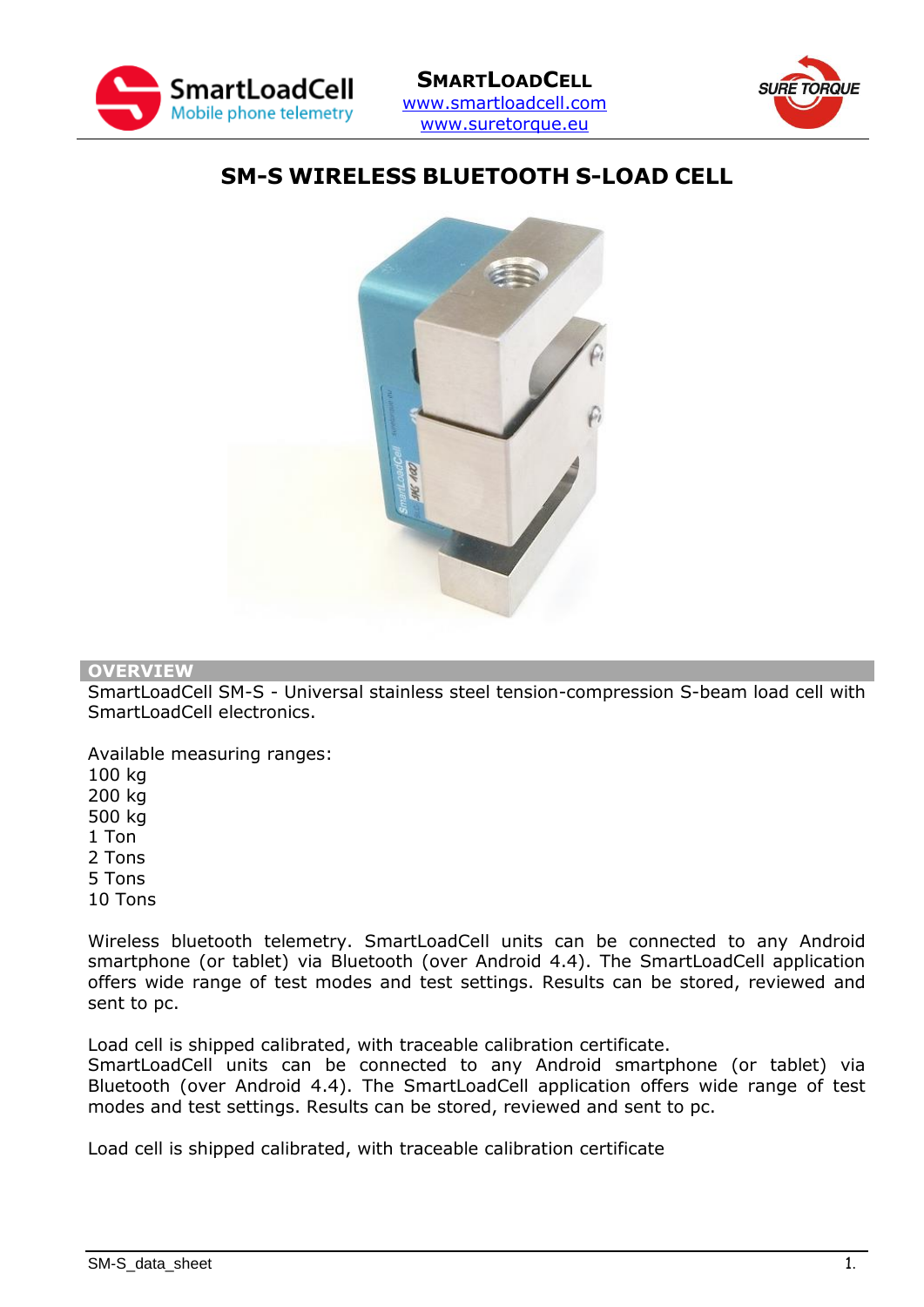



#### **APPLICATION**

Tension and compression force measuring Main industries: Materials handling, industry Application area: laboratory, material testing, materials handling

### **BENEFITS**

- Small, handy, wireless
- Possibility of simultaneous test with up to 7 load cells
- Wide range of tests
- Torque-time graph drawing and saving
- Range analysis
- High storing capacity on the smartphone
- Graph zooming and scrolling in the history
- Adding comment to the results before saving
- Free Android application
- Included pc software
- 3 years warranty

| <b>TECHNICAL DETAILS</b>       |                                                     |
|--------------------------------|-----------------------------------------------------|
| INCLUDED ACCESSORIES           | connecting thread size:                             |
|                                | 100 kg - 2 t: M12x1.75                              |
|                                | 5T: M18x1.5, 10T: M30x2                             |
| SMARTPHONE REQUIREMENT         | 1 GB RAM, 1 GHz Processor, 4 GB ROM                 |
| <b>ANDROID VERSION</b>         | Android 4.4 or higher                               |
| <b>MEASURING RANGE</b>         | $+/- 100, 500, 1.000, 2.000, 5.000, 10.000 kg$      |
| UNITS OF MEASUREMENT           | Kg, N, Lbf                                          |
| <b>DISPLAYED VALUES</b>        | Actual, Max1, (Max2), torque-time graph             |
| <b>ACCURACY</b>                | $+/- 0,05\%$ F.S.                                   |
| <b>SAFE OVERLOAD</b>           | 120%                                                |
| MAXIMUM MEASURING FREQUENCY    | 400 Hz (2.5 ms)                                     |
| <b>RANGE ANALYSIS</b>          | Yes - In range / under range / over range, with     |
|                                | Over Range Alarm function                           |
| <b>CAPABLE CLOSURE TYPES</b>   |                                                     |
| <b>MAXIMUM SAMPLE SIZE</b>     | Any                                                 |
| <b>CALIBRATION KIT</b>         | available                                           |
| <b>OPERATION TIME</b>          | 12 hours                                            |
| <b>DC SUPPLY</b>               | Micro USB                                           |
| <b>BLUETOOTH RANGE</b>         | 20-40 m on air                                      |
| <b>INCLUDED SOFTWARE</b>       | Android application                                 |
| <b>MEMORY</b>                  | Thousands of results (phone memory)                 |
|                                | Maximum length of recordings: 5000 points           |
| <b>STORED DATA'S</b>           | Measurement nr, peak results, date, time, graph,    |
|                                | instrument serial number, comment, calibration date |
| <b>RESISTANCE GRADE</b>        | IP 65                                               |
| <b>LANGUAGE</b>                | English                                             |
| DIMENSIONS: FOOTPRINT / HEIGHT | 76x50x41 mm (100-1000 kg)                           |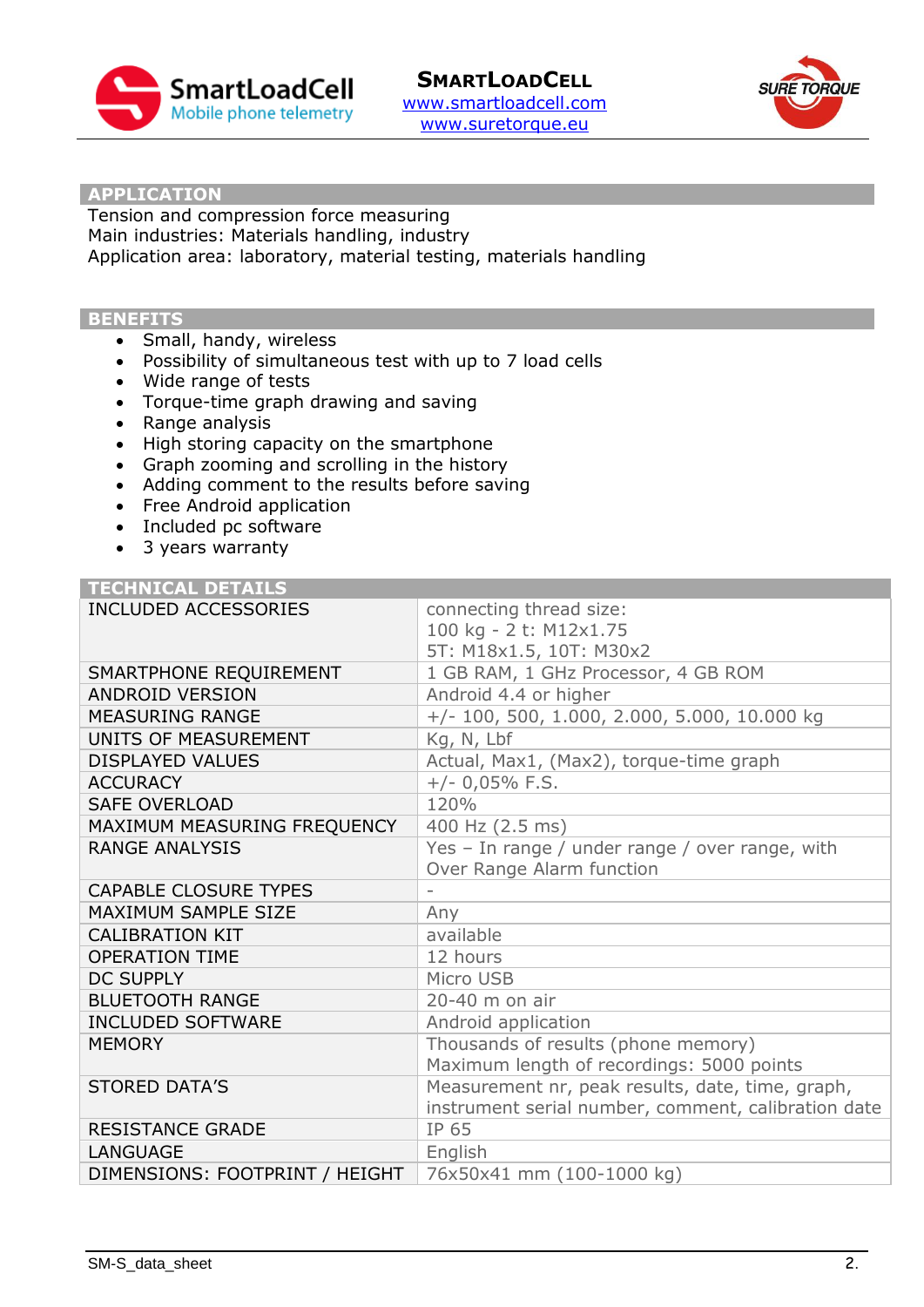

## **SMARTLOADCELL**



[www.smartloadcell.com](http://www.smartloadcell.com/) [www.suretorque.eu](http://www.suretorque.eu/)

| NET WEIGHT                    | $0.55$ kg $(100-1000$ kg)  |
|-------------------------------|----------------------------|
| SHIPPING PACKAGING            | Heavy duty waterproof case |
| SHIPPING DIMENSIONS           | No.                        |
| SHIPPING WEIGHT               | <b>No</b>                  |
| <b>COUNTRY OF MANUFACTURE</b> | Hungary                    |
| <b>WARRANTY</b>               | 3 years                    |
|                               |                            |

### **ADDITIONAL INFORMATION**

We provide 2 different applications for the SmartLaodCells:



This application can connect to 1 SmartLoadCell module (1 or 2 channel ones too). Measurement graph is displayed real time and in the history too. SmartLoadCell\_single application has 4 different measuring modes. Relevant modes for this application:

- Continuous mode
- Single peak mode



This application can be connected to maximum 7 SmartLoadCell modules (load cells). All load cells actual and maximum values can be monitored on the same screen. Graphs of the measurements can be viewed in the history.

Sum of the different channels results can be seen in the first cell (selectable)

SM-S data sheet 3.